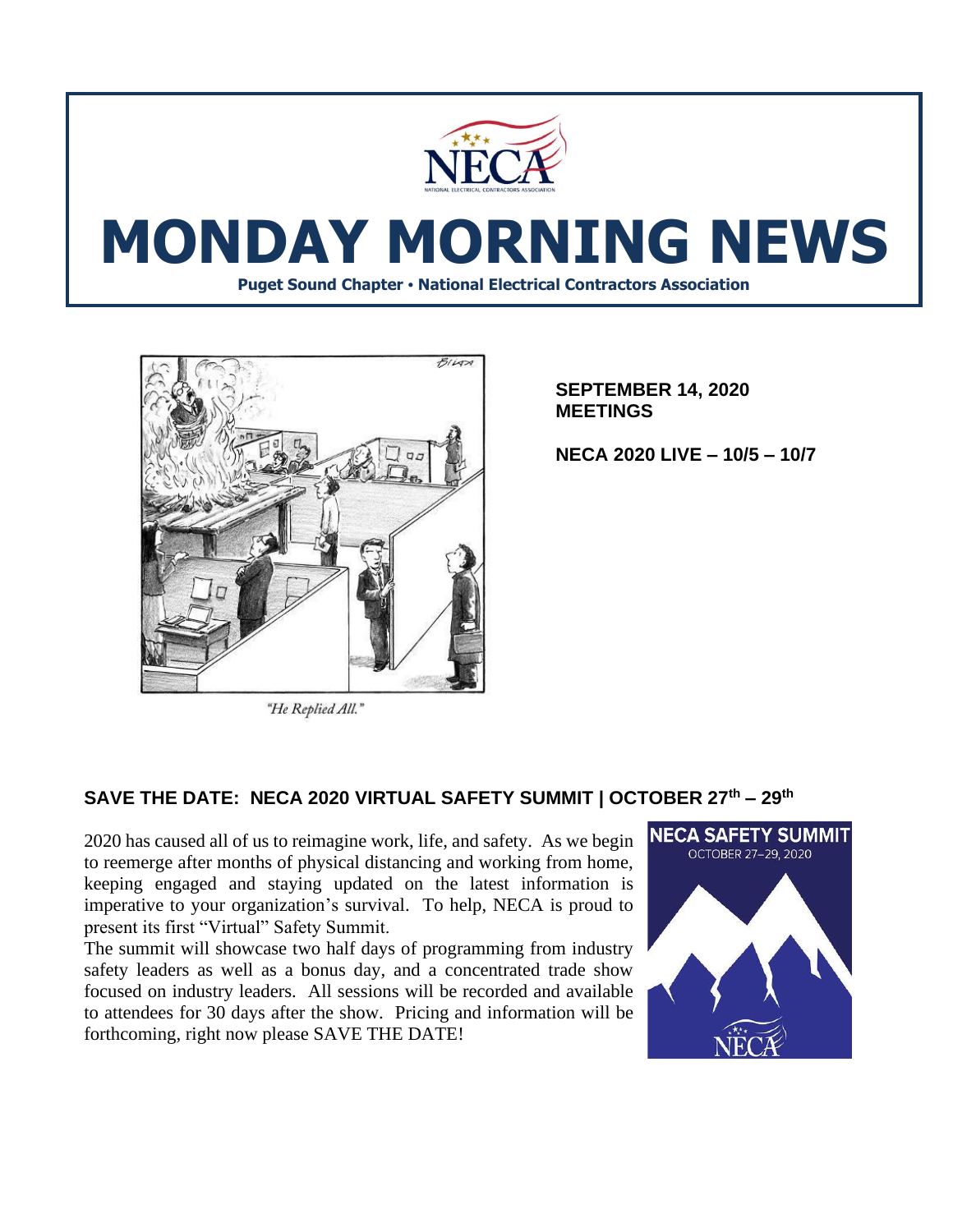## **NECA 2020 LIVE – CUSTOMIZE YOUR LEARNING EXPERIENCE**

It is not too late to register for the upcoming NECA 2020 LIVE, the virtual Convention & Trade Show which will take place Oct.  $6<sup>th</sup>-8<sup>th</sup>$ . With a wide range of topics, NECA provides a one-stop shop for the information you need to keep your company on top. Attendees can customize their agenda by selecting from a range of sessions to fit their individual and business needs.

For NECA 2020 Live, we're bringing in the best of the best speakers and a jam-packed schedule with something for everyone in your company. Sessions will run from 8:20 AM – 2:00 PM.



These fast-moving sessions will be spread across three

classrooms, providing you with 20 different sessions each day. And best of all—you can take advantage of every single one!

In each live session you'll be able to interact with the facilitator and other participants and if you miss the live session (or want to come back and view it again) all sessions will be available on-demand for 30 days!

For more information on the class schedule or to register click [here.](https://www.necaconvention.org/convention/schedule/)

#### **TWO CONSTRUCTION WORKERS INJURED WHEN SEATTLE'S PIER 58 PARTIALLY COLLAPSES**

Police responded to the Seattle waterfront when Pier 58, next to the Great Wheel, collapsed Sunday, sending construction workers into the water below.

The [dismantling of Pier 58](https://www.king5.com/article/news/local/seattle/removal-of-seattles-pier-58-starts-this-weekend/281-47806f3e-bdde-4df3-b941-a23b2a22c772) began this weekend. Crews were removing a concrete section of the pier when the northeast corner collapsed. Pier 58 has been closed to the public since August  $6<sup>th</sup>$ .

Seven people were working on the pier when it collapsed, according to a press release from the Office of the Waterfront. Two men, ages 30 and 42, fell into the water but were rescued before Seattle Fire arrived.



The two men were treated by medics and taken to Harborview Medical Center in stable condition. A Harborview spokesperson said the 42-year-old man was released from the hospital, and the 30-year-old remains in satisfactory condition at the hospital.

Twelve workers were on a barge nearby, but none fell into the water.

About  $1/5<sup>th</sup>$  of the pier is currently underwater, according to Seattle Fire.

The Office of the Waterfront said there is no "observed damage to Pier 59 (Seattle Aquarium), or Pier 57 (Miner's Landing)," or any observed damage to the adjacent seawall.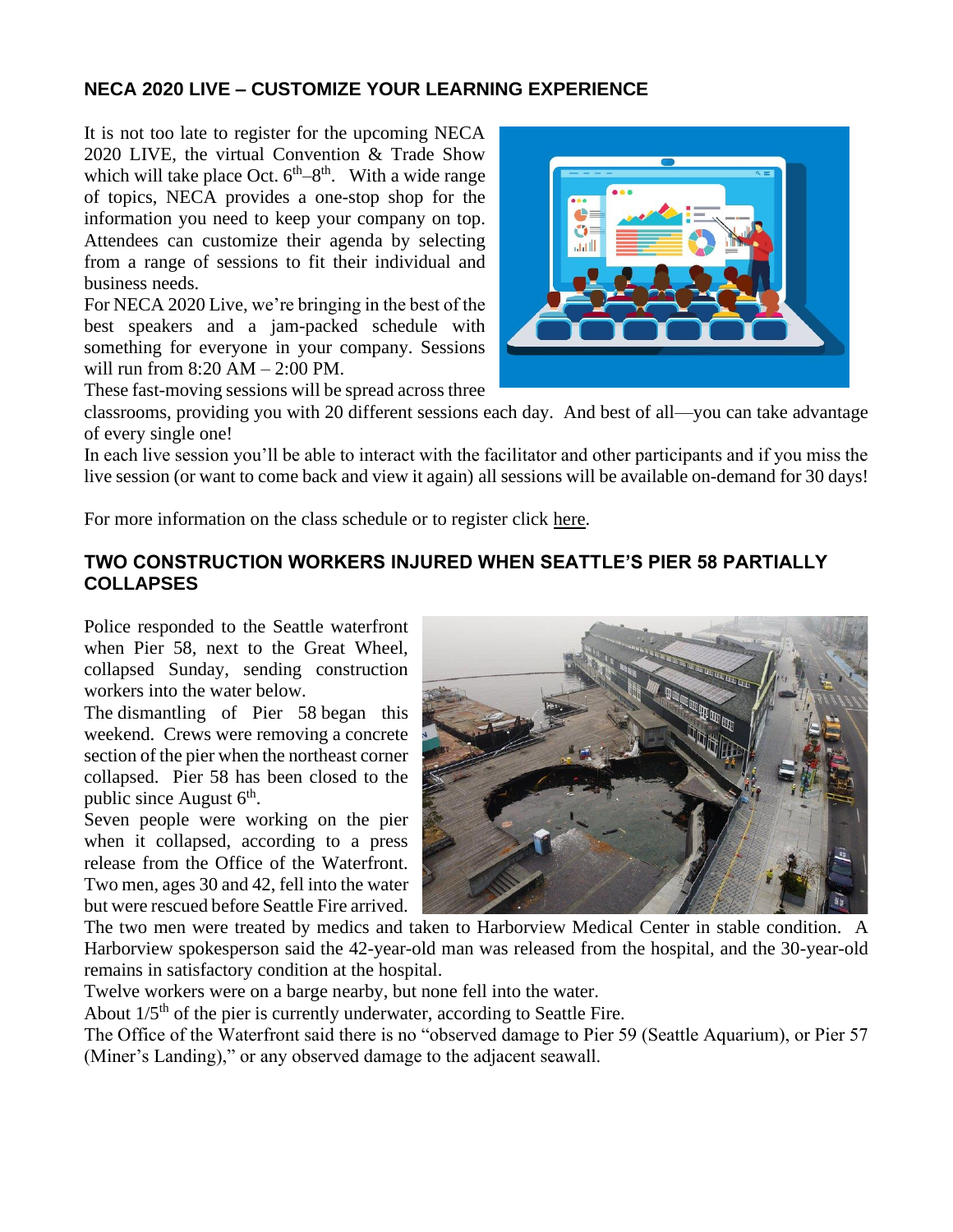### **FLORIDA CONTRACTOR ARRESTED FOR PPP FRAUD, COULD FACE 30 YEARS IN PRISON**

A Fort Myers, Florida, contractor has been arrested and charged with attempting to defraud the Paycheck Protection Program (PPP), meant to help keep workers employed during the coronavirus. Casey David

Crowther, 35, has been charged with making a false statement to a lending institution. If convicted, he faces a maximum penalty of 30 years in federal prison.

[According to the complaint](https://www.justice.gov/usao-mdfl/pr/fort-myers-business-owner-arrested-and-charged-covid-relief-fraud#:~:text=Fort%20Myers%2C%20Florida%20%E2%80%93%20United%20States,30%20years%20in%20federal%20prison) from the United States Attorney's Office for the Middle District of Florida, Crowther sought and received more than \$2 million through a PPP loan on behalf of his company, Target Roofing & Sheet Metal. Crowther allegedly submitted a loan application that included false and misleading statements concerning what the PPP funds would be used for,



specifically that the PPP funds would only be used for business-related purposes, to retain workers, and maintain payroll or make mortgage payments, lease payments and utilities payments.

The complaint further alleges that within days of receiving the PPP funds, Crowther used a portion of the funds to purchase a 2020 40-foot catamaran boat for approximately \$689,417, which he registered in his name. The case is being investigated by the United States Secret Service.

## **IN A HAZE – SMOKE EXPECTED TO STICK AROUND IN SEATTLE AREA**

The National Weather Service expects smoke and poor air quality to persist Monday across Western Washington. "Smoke from wildfires will remain an issue today and possibly further into this week," [the](https://forecast.weather.gov/product.php?site=NWS&issuedby=SEW&product=AFD&format=CI&version=1&glossary=1&highlight=off)  [NWS forecast](https://forecast.weather.gov/product.php?site=NWS&issuedby=SEW&product=AFD&format=CI&version=1&glossary=1&highlight=off) for Monday predicts.

Air quality is typically measured on a scale of 0 to 500. Between 51 and 100 is considered "moderate," 101 to 150 is "unhealthy for sensitive groups," 151 to 200 is "unhealthy," 201 to 300 is "very unhealthy," and 301 to 500 is considered "hazardous."

As of Monday morning, air quality in areas from Bellingham all the way down to Tacoma sits around 300. In Seattle, most neighborhoods are above that 300 benchmark in the "hazardous" category. You can monitor ongoing air quality through the Washington Department of Ecology's interactive map [here.](https://enviwa.ecology.wa.gov/home/map)

The NWS does expect some rain showers in the Seattle area later Monday, but because they're likely to be "weaker and drier" than originally hoped, it "seems unlikely to be enough to scour the smoke and poor air quality affecting the area."

An air quality warning for Western Washington is currently set to expire this morning, but the NWS expects it to be extended after a morning conference call with air quality agencies.

According [to KIRO 7 meteorologist Nick Allard,](https://twitter.com/NickAllardKIRO7/status/1305485226768887808) more smoke could persist well into the week.

"The system coming in later today and tonight will help air quality a little into tomorrow," Allard said. "However, not a ton AND I see more smoke possible by Wednesday. Not good."